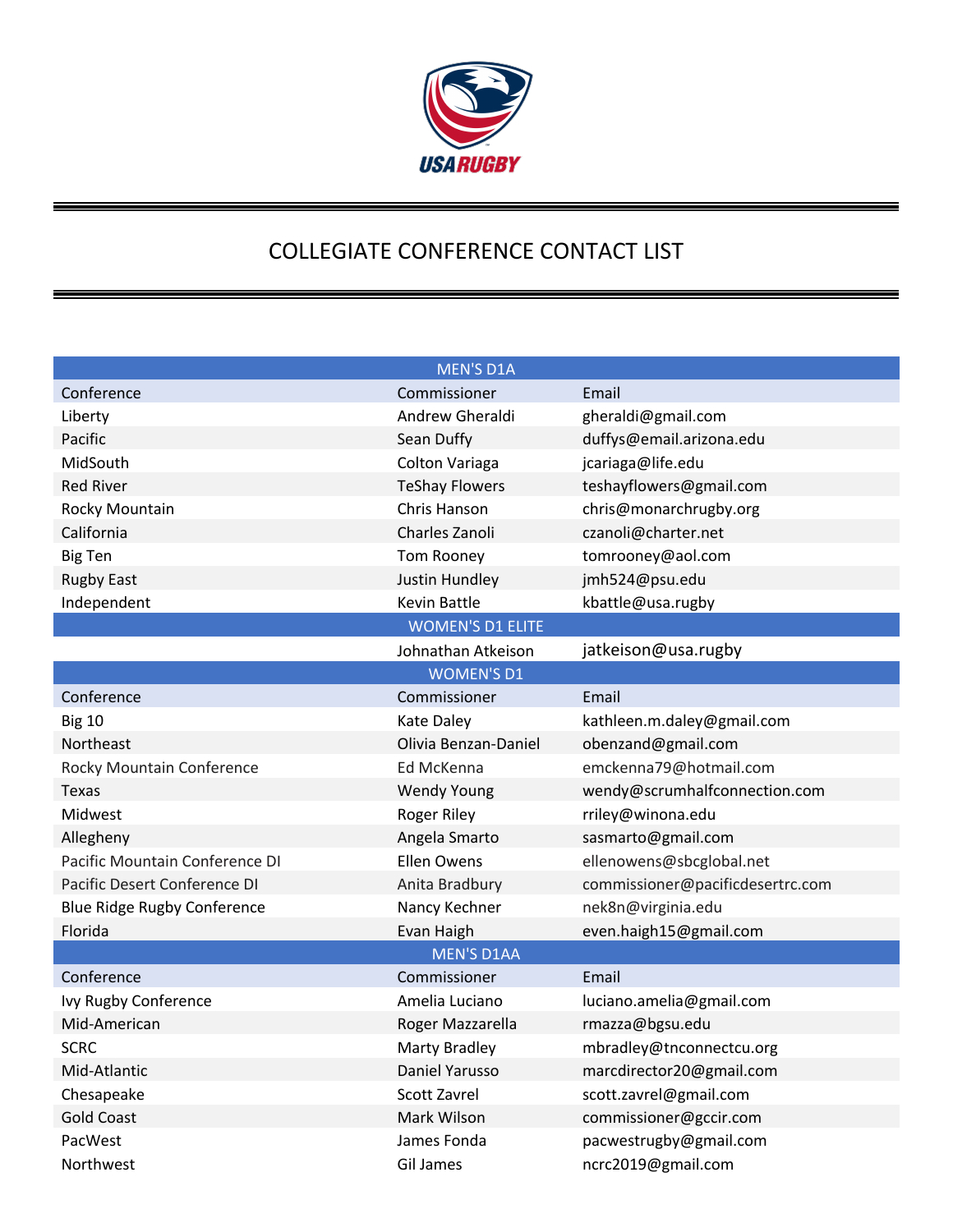| Lone Star                              | Shayne Roberson         | shayner@hotmail.com              |  |  |
|----------------------------------------|-------------------------|----------------------------------|--|--|
| <b>Heart of America</b>                | <b>Bill Sexton</b>      | wsexton@atsu.edu                 |  |  |
| Florida                                | Evan Haigh              | evan.haigh@floridarugby.org      |  |  |
|                                        | <b>MEN'S D2</b>         |                                  |  |  |
| Conference                             | Commissioner            | Email                            |  |  |
| Cardinals                              | <b>Tom Trumps</b>       | trumpsth@gmail.com               |  |  |
| Deep South                             | <b>Matt Austin</b>      | meaustin@gmail.com               |  |  |
| Gateway                                | <b>Justin Whitton</b>   | jwhitton@whittongroup.com        |  |  |
| <b>Great Lakes</b>                     | <b>John Mullett</b>     | johnmullett0306@gmail.com        |  |  |
| Great Midwest - nee Wisconsin-Illinois | <b>Todd Streeter</b>    | rugbytodd@gmail.com              |  |  |
| Mid-Atlantic                           | Mike Burch              | michael.john.burch@gmail.com     |  |  |
| Midwest                                | <b>Barry Burkett</b>    | rugbyburkett@gmail.com           |  |  |
| New England Wide CRC                   | <b>Ben Murray</b>       | ben@redgatefarm.org              |  |  |
| Northern Lights                        | Cory Schlack            | schlack.cory@gmail.com           |  |  |
| Rocky Mountain                         | Ed McKenna              | emckenna79@hotmail.com           |  |  |
| <b>Rugby Northeast</b>                 | Devin DiGiovanni        | Devin1101@gmail.com              |  |  |
| Southern                               | <b>Michael Miller</b>   | michael.miller@furman.edu        |  |  |
| Tri-State                              | <b>Tony Brown</b>       | tobrown@vassar.edu               |  |  |
| <b>Upstate New York</b>                | <b>Clarence Picard</b>  | cpicard@sbu.edu                  |  |  |
|                                        | <b>WOMEN'S D2</b>       |                                  |  |  |
| Conference                             | Commissioner            | Email                            |  |  |
| Ivy Rugby Conference                   | Amelia Luciano          | luciano.amelia@gmail.com         |  |  |
| Northern Lights                        | Rachel Hill             | hill.rachel.marie@gmail.com      |  |  |
| Rocky Mountain Conference              | Ed McKenna              | emckenna79@hotmail.com           |  |  |
| <b>Illinois Conference</b>             | Shawn McKinney          | MTRnews@gmail.com                |  |  |
| <b>Great Waters</b>                    | <b>Stephanie Desens</b> | hesses15@gmail.com               |  |  |
| <b>Great Lakes</b>                     | <b>Robert Burns</b>     | robertmburns@gmail.com           |  |  |
| Allegheny                              | Angela Smarto           | sasmarto@gmail.com               |  |  |
| Ohio Valley Conference DII             | Kayla Closson           | kclosson2@gmail.com              |  |  |
| <b>Rugby NE Conference</b>             | Devin DiGiovanni        | Devin1101@gmail.com              |  |  |
| Mid-Atlantic Rugby Conference          | Sean Cobb               | MARCWomen@gmail.com              |  |  |
| Upstate New York Conference DII        | <b>Clarence Picard</b>  | cpicard@sbu.edu                  |  |  |
| New England Wide Collegiate Rugby      | <b>Ben Murray</b>       | president@newcrc.org             |  |  |
| Tri-State Rugby Conference DII         | <b>Tony Brown</b>       | tobrown@vassar.edu               |  |  |
| Pacific Desert Conference              | Anita Bradbury          | commissioner@pacificdesertrc.com |  |  |
| <b>West Coast Conference DII</b>       | <b>Tiffany Lopez</b>    | westcoastcommissioner@gmail.com  |  |  |
| Mid-America Conference DII & DIII      | <b>Rachel Pate</b>      | rapgym@gmail.com                 |  |  |
| South Independence                     | Jessica Mallindine      | jessicamallindine@gmail.com      |  |  |
| Capital Conference DII & NSCRO         | <b>Bill Lucas</b>       | billlucas@aol.com                |  |  |
| Carolinas Conference DII & NSCRO       | Amy George              | aegeorge0327@gmail.com           |  |  |
| Florida Conference DII, NSCRO, DIII    | Jessica Premet          | jessie.fru@gmail.com             |  |  |
| <b>NIRA</b>                            |                         |                                  |  |  |
| <b>NIRA</b>                            | Amy Rusert              | amy.rusert@gmail.com             |  |  |
|                                        | <b>WOMEN'S NCR</b>      |                                  |  |  |
| Conference                             | Commissioner            | Email                            |  |  |
| Northern Lights                        | Rachel Hill             | hill.rachel.marie@gmail.com      |  |  |
| Rocky Mountain                         | Mike Windle             | michaelwindle157@hotmail.com     |  |  |
| <b>Great Waters</b>                    | Amanda Anderson         | amanderson177@gmail.com          |  |  |